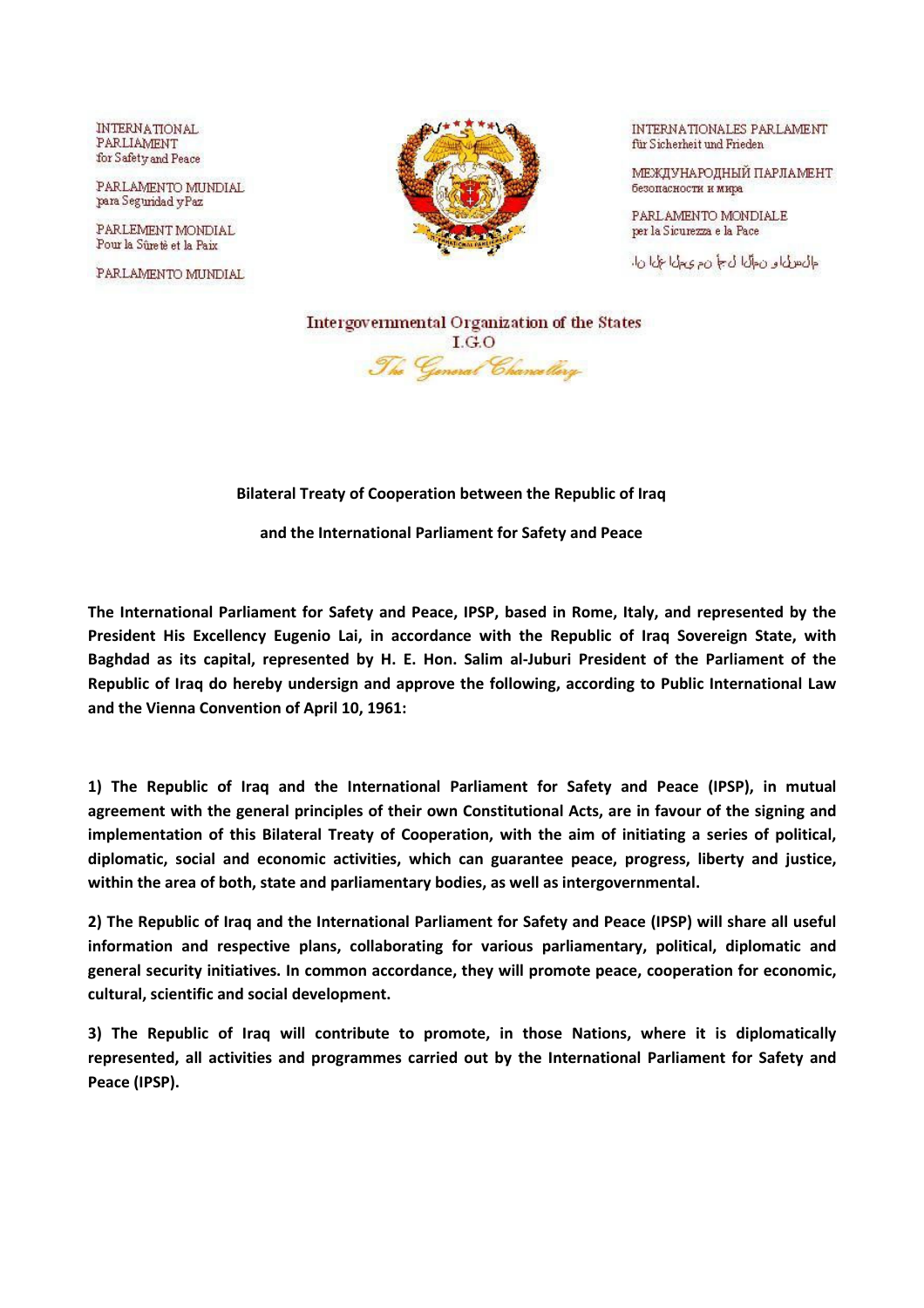**INTERNATIONAL** PARLIAMENT for Safety and Peace

PARLAMENTO MUNDIAL para Segundad y Paz

PARLEMENT MONDIAL Pour la Sûreté et la Paix

PARLAMENTO MUNDIAL



INTERNATIONALES PARLAMENT für Sicherheit und Frieden

МЕЖДУНАРОДНЫЙ ПАРЛАМЕНТ безопасности и мира

PARLAMENTO MONDIALE per la Sicurezza e la Pace

مال سول الله على الله عنه الله على الله على الله على الله على الله على الله على الله على الله على ال

Intergovernmental Organization of the States  $I.G.O$ The General Chancellery

**4) The International Parliament for Safety and Peace (IPSP ) will accept, prior the favourable opinion of the Presidency of IPSP, all candidacies of Personalities from the Republic Iraq, proposed by the President of the Republic, by the Prime Minister, by the Minister of Foreign Affairs and by the President of the International Parliament for Safety and Peace (IPSP).** 

**5) The President of Republic of Iraq will appoint his own Diplomatic Representative to be accredited at the International Parliament for Safety and Peace (IPSP).** 

**6) The International Parliament for Safety and Peace (IPSP) and the Republic of Iraq consider the possibility of initiating joint programmes about development of economy and production, themes of peace, disarmament, human rights in the world and national security of the Nations, especially in the Republic of Iraq.** 

**7) The Presidency of the International Parliament for Safety and Peace ( IPSP), can nominate the President of Republic of Iraq as Senator.** 

**8) The Republic of Iraq, may avail itself of the International Parliament for Safety and Peace collaboration to develop diplomatic relations with other Nations, Members themselves of the IPSP, in order to create Embassies, diplomatic representative offices, on the proposal and recommendation of the Presidency of the International Parliament for Safety and Peace.** 

**9) The Republic of Iraq, will support the plan for the constitution of a League of Mediterranean Nations in order to guarantee peace and security in the whole Mediterranean area, the Middle East and Central Asia.** 

**10) The Republic of Iraq will be able to expose the flag of the International Parliament for Safety and Peace next to its own national flag.** 

**11) The Republic of Iraq is committed to support, through the provision of financial contributions to the International Parliament for Safety and Peace, for the purpose of compliance with art. Paragraph 4 and 5 of the Statute of the resolution of the General Security Council.**